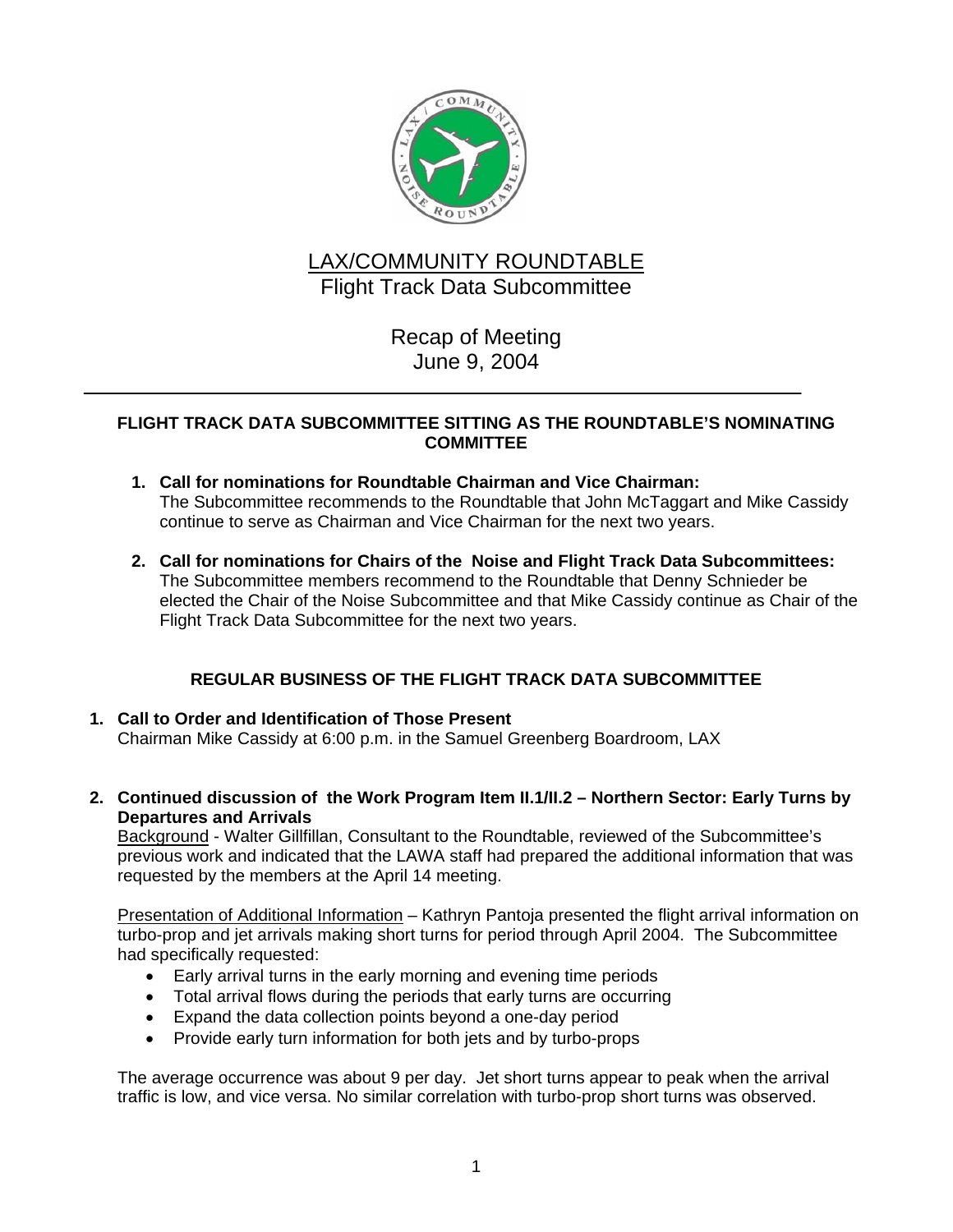Discussion – It was suggested that the initial focus should be on the evening hours after 10:00 p.m. It was also suggested that actual numerical values be used in the presentation, not just percentages (both numeric and percentage values were presented).

Action - The subcommittee requested that Barry Davis, the new FAA liaison to the Roundtable, informally review the data and advise the Subcommittee on possible courses of action that could be recommended to the Roundtable by the Subcommittee, and to ask So. Cal. TRACON to minimize the use of short turns, especially during the nighttime hours.

## **3. Presentation on Palos Verdes Peninsula Turboprop Over Flights**

Background - Councilman Dwight Abbott indicated at the April 14 meeting that two of the regional airlines appear to be crossing the Peninsula at different altitudes with American Eagle crossing about 2,000 feet higher than Sky West. He offered to expand on his observations at the June 9 Subcommittee meeting. LAWA staff were asked to provide information on the over flight altitudes.

Presentations – Councilman Abbott provided a detailed presentation that identified the specific airlines, markets served, routings and altitudes flown by turboprop aircraft departures from LAX on specific dates. He was able to identify two airlines, Skywest and American Eagle that had significant numbers of flights that over flew the PV Peninsula. Specific recommendations were made for departures to the following principal markets:

- **San Diego and Carlsbad** Fly 100% of the operations one mile or more off-shore; Keep altitude up (>7,000 feet) near Palos Verdes Point; Normal enroute cruise altitude is 9,000 feet.
- **Yuma and Imperial County** Fly 100% of the operations one mile or more off-shore; cross shoreline at 7,000 feet or above
- **Palm Springs** Require all flights to cross shoreline at or above 7,000 feet; Normal enroute cruise altitude is 13,000 feet or higher.
- **Ontario** Cross shoreline at 7,000 feet level to ONT (1,000 foot altitude); Standard easterly cruise altitudes are usually "odd thousands" although the ONT flights climbed to 6000' after crossing the peninsula at 5000'. Therefore, raising them to 7000' is only a 1,000' increase.
- **John Wayne Orange County** Maintain flight path one mile or more off-shore around Peninsula; or Cross coastline at 7,000 feet – level to Santa Ana area.
- **Flight Outside the LAX Class B Airspace** Cross the V-64 airway eastbound at or above 5,000 feet to remain in Class B airspace; Consistent with crossing the coastline at or above 7,000 feet.

Action – The recommendations presented by Councilman Abbott were offered to Barry Davis of the FAA with the request that he make working level inquires into the possible implementation of these suggestions and report to the Subcommittee of his findings.

#### **4. LAWA Presentation on Palos Verdes Peninsula Turboprop Over Flights**

Kathryn Pantoja of LAWA presented information for a two-week period of turboprop over flights of the Peninsula that expanded on the data presented by Councilman Abbott and was similar in its findings. The altitude variation observed is due to destination of the aircraft and is not related to the specific operator or equipment, as earlier suggested.